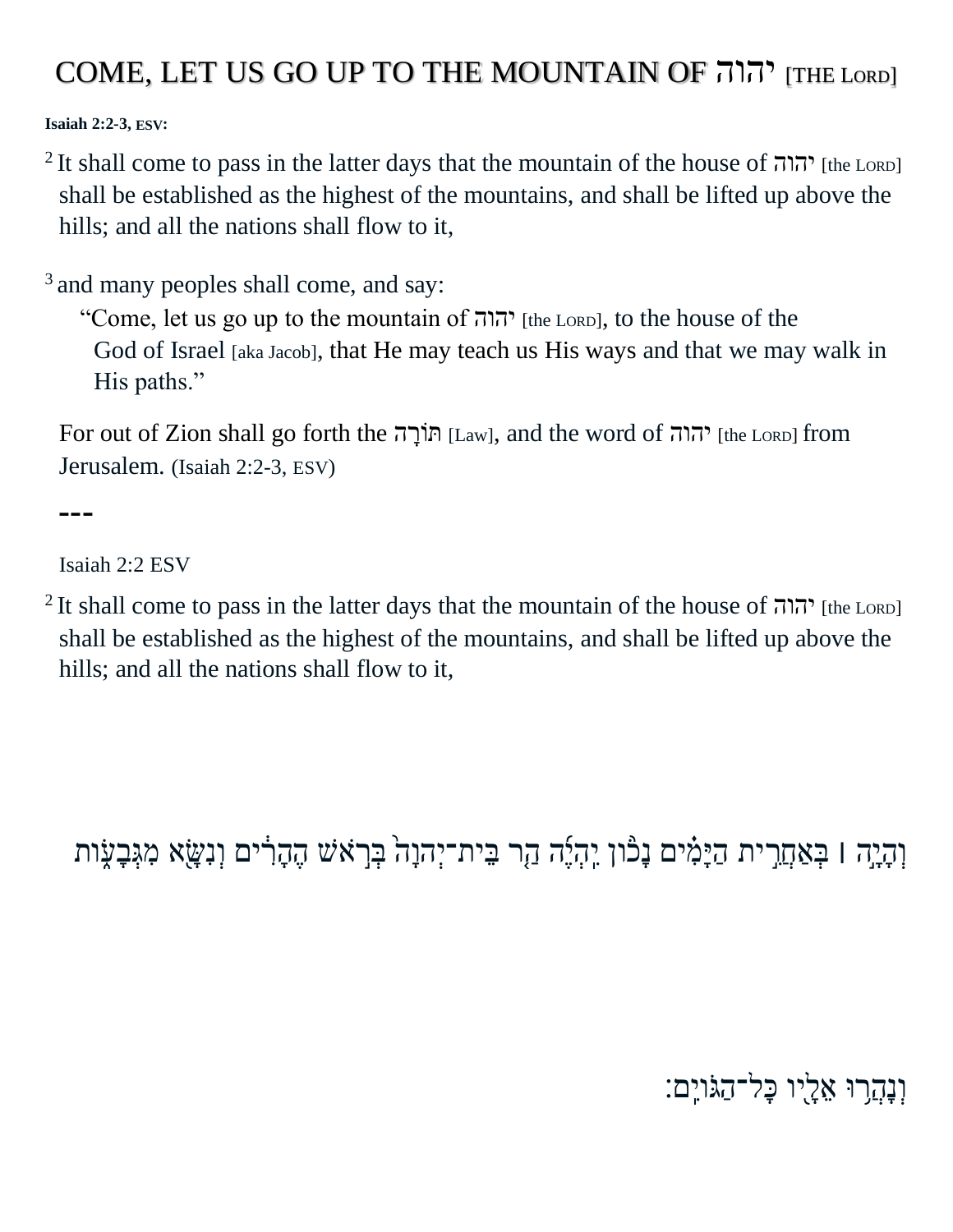| Strong's        | <b>Hebrew</b>                | English                   | Morphology                  |
|-----------------|------------------------------|---------------------------|-----------------------------|
| 1961 [e]        | וְהָיָה ו                    | And it shall come to pass | Conj-w   V-Qal-ConjPerf-3ms |
| $319$ [e]       | <u>בְּאַחֲ</u> רִית          | in latter                 | Prep-b   N-fsc              |
| 3117 [e]        | הַיְּמִ֫ים                   | the days                  | $Art   N-mp$                |
| <u>3559 [e]</u> | <b>ְיָ</b>                   | established               | V-Nifal-Prtcpl-ms           |
| 1961 [e]        | $7\overline{?}7\overline{?}$ | shall be                  | V-Qal-Imperf-3ms            |
| 2022 [e]        | הָר                          | [That] the mountain       | N-msc                       |
| $1004$ [e]      | בֵית־                        | of house                  | N-msc                       |
| 3068 [e]        | יְהוָה                       | of Yahweh                 | N-proper-ms                 |
| $7218$ [e]      | ײַראש                        | on the top                | Prep-b   N-msc              |
| $2022$ [e]      | הֶהָרִ <sup>ּ</sup> ים       | of the mountains          | $Art   N-mp$                |
| <u>5375 [e]</u> | וְנִשֳא                      | and shall be exalted      | Conj-w   V-Nifal-Prtcpl-ms  |
| 1389 [e]        | מִגְּבָעָוֹת                 | above the hills           | $Prep-m   N-fp$             |
| $5102$ [e]      | <b>וְנָהְרֵוּ</b>            | and shall flow            | Conj-w   V-Qal-ConjPerf-3cp |
| $413$ [e]       | אֵלֶיו                       | to it                     | Prep   3ms                  |
| 3605 [e]        | כָּלִ־                       | all                       | N-msc                       |
| <u>1471</u> [e] | הגוֹיִם:                     | nations                   | Art   N-mp                  |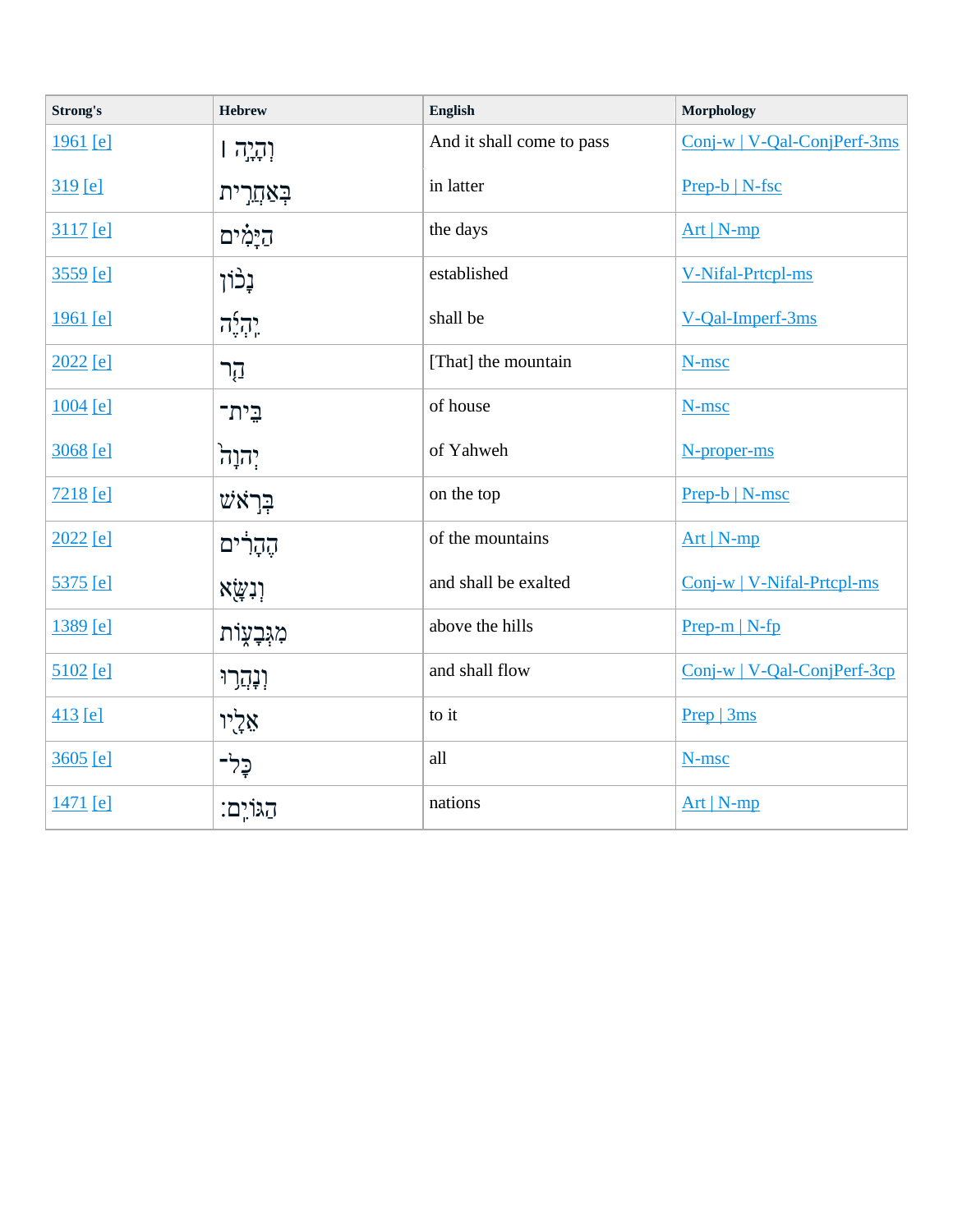## **Isaiah 2:3 ESV**

<sup>[3](http://biblehub.com/isaiah/2-3.htm)</sup> and many peoples shall come, and say:

"Come, let us go up to the mountain of יהוה? [the LORD], to the house of the God of Israel [Jacob], that He may teach us His ways and that we may walk in His paths."

For out of Zion shall go forth the ה ָוֹרּת] Law], and the word of יהוה] the <sup>L</sup>ORD] from Jerusalem. (Isaiah 2:2-3, ESV)

## וְהָלְכືוּ עַמְּים רַבִּ֫ים וְאָמְרוּ לְכָוּ l וְנַעֲלֶה אֶל־הַר־יְהוָ֫ה אֶל־בֵּית אֱלֹהֵי יַעֲקֹב

וְיֹרֵ<sup>נוּ</sup> מִדְּרָכְ֫יו וְנֵלְכָה בְּאֹרְחֹתָיו כִּי מִצִּיּוֹן הֵצֵא תֹודָה וּדְבַר־יְהוָה מִירוּשָׁלֵֽ ם:

| Strong's   | <b>Hebrew</b>    | <b>English</b>   | Morphology                        |
|------------|------------------|------------------|-----------------------------------|
| 1980 [e]   | וְהָלְכוּ        | And shall come   | $Conj-w$   V-Qal-ConjPerf-3cp     |
| 5971 [e]   | עַמְים           | people           | $N-mp$                            |
| $7227$ [e] | רַבִּים          | Many             | Adj-mp                            |
| $559$ [e]  | יְאָמְרוּ        | and say          | $Conj-w$   V-Qal-ConjPerf-3cp     |
| 1980 [e]   | לְכָוּ           | come             | $V$ -Qal-Imp-mp                   |
| $5927$ [e] | <u>וְנִעֲלֶה</u> | and let us go up | $Conj-w$   V-Qal-ConjImperf.h-1cp |